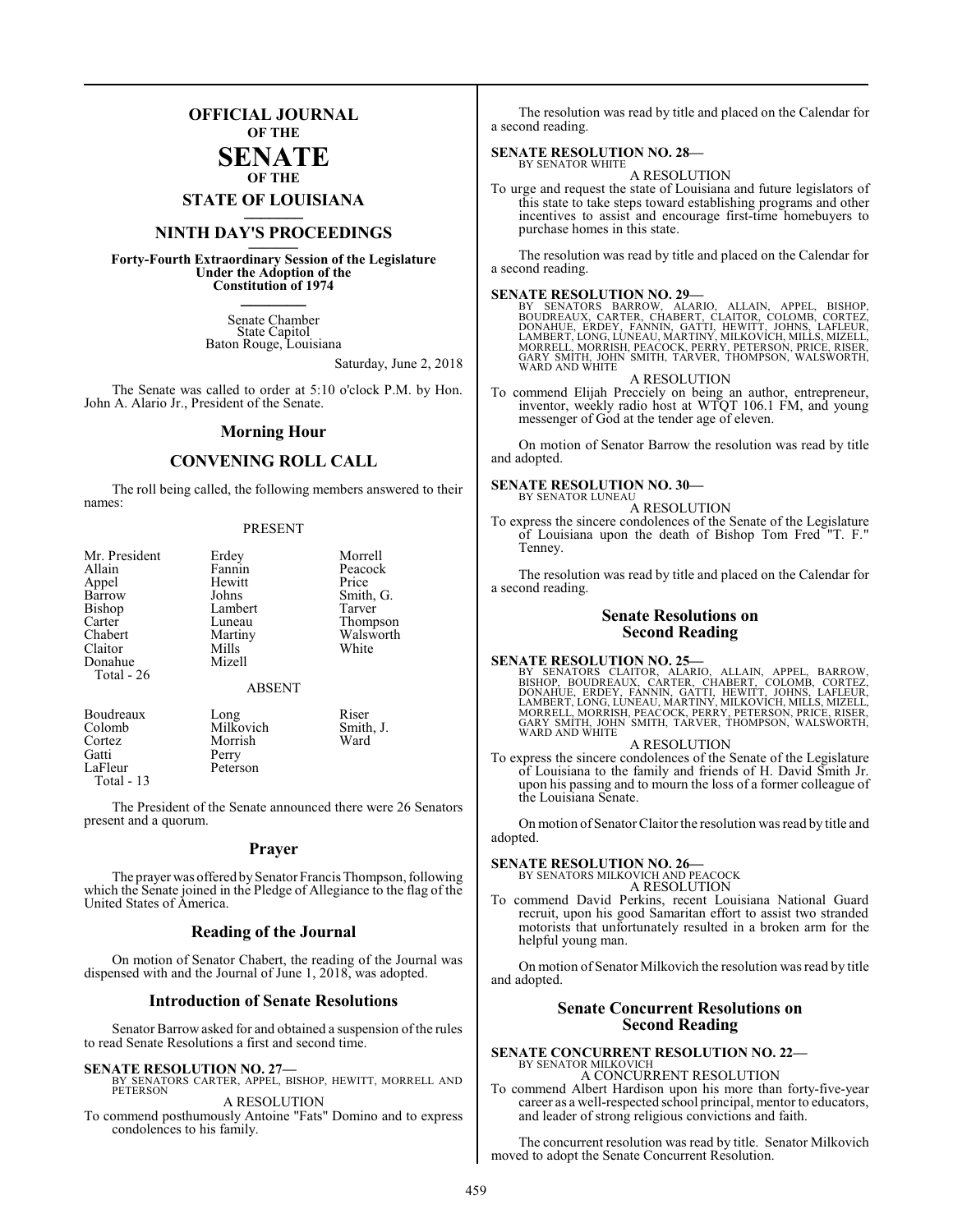June 2, 2018

### **ROLL CALL**

The roll was called with the following result:

#### YEAS

| Mr. President | Erdey         | Mizell    |
|---------------|---------------|-----------|
| Allain        | Fannin        | Morrell   |
| Appel         | Hewitt        | Peacock   |
| Barrow        | Johns         | Price     |
| Bishop        | Lambert       | Smith, G. |
| Carter        | Luneau        | Thompson  |
| Chabert       | Martiny       | Walsworth |
| Claitor       | Milkovich     | White     |
| Donahue       | Mills         |           |
| Total - 26    |               |           |
|               | <b>NAYS</b>   |           |
| Total $-0$    |               |           |
|               | <b>ABSENT</b> |           |
| Boudreaux     | Long          | Smith, J. |

| Boudreaux   | Long     | Sm <sub>1</sub> , J. |
|-------------|----------|----------------------|
| Colomb      | Morrish  | Tarver               |
| Cortez      | Perry    | Ward                 |
| Gatti       | Peterson |                      |
| LaFleur     | Riser    |                      |
| Total $-13$ |          |                      |
|             |          |                      |

The Chair declared the Senate adopted the Senate Concurrent Resolution and ordered it sent to the House.

#### **SENATE CONCURRENT RESOLUTION NO. 23—**

BY SENATOR PETERSON A CONCURRENT RESOLUTION

To commend Lynda Woolard, president of the Independent Women's Organization in NewOrleans, for her service as president and on her achievements in supporting Democratic candidates as well as in lobbying the legislature on issues.

The concurrent resolution was read by title. Senator Barrow moved to adopt the Senate Concurrent Resolution.

#### **ROLL CALL**

The roll was called with the following result:

#### YEAS

| Mr. President<br>Allain<br>Appel<br>Barrow<br><b>Bishop</b><br>Carter<br>Chabert<br>Claitor<br>Donahue | Erdey<br>Fannin<br>Hewitt<br>Johns<br>Lambert<br>Luneau<br>Martiny<br>Milkovich<br>Mills | Mizell<br>Morrell<br>Peacock<br>Price<br>Smith, G.<br>Tarver<br>Thompson<br>Walsworth<br>White |
|--------------------------------------------------------------------------------------------------------|------------------------------------------------------------------------------------------|------------------------------------------------------------------------------------------------|
| Total - 27                                                                                             | <b>NAYS</b>                                                                              |                                                                                                |
| Total - 0                                                                                              | <b>ABSENT</b>                                                                            |                                                                                                |
| Boudreaux<br>Colomb<br>Cortez<br>Gatti<br>Total - 12                                                   | LaFleur<br>Long<br>Morrish<br>Perry                                                      | Peterson<br>Riser<br>Smith, J.<br>Ward                                                         |

The Chair declared the Senate adopted the Senate Concurrent Resolution and ordered it sent to the House.

# **Page 2 SENATE 9th DAY'S PROCEEDINGS**

#### **House Concurrent Resolutions on Second Reading**

#### **HOUSE CONCURRENT RESOLUTION NO. 3—**

BY REPRESENTATIVE MCFARLAND A CONCURRENT RESOLUTION

To create a task force to study and make recommendations relative to state and local regulations, fees, and taxes on commercial transporters of oilfield and agricultural products and the funding of repairs to parish roads used by such transporters and to submit a written report of its findings and recommendations to the House Committee on Transportation, Highways and Public Works and the Senate Committee on Transportation, Highways, and Public Works not later than January 31, 2019.

The resolution was read by title. Senator Fannin moved to concur in the House Concurrent Resolution.

#### **ROLL CALL**

The roll was called with the following result:

#### YEAS

Mr. President Fannin Peacock<br>Allain Hewitt Price Allain Hewitt<br>Appel Johns Appel Johns Smith, G.<br>Bishop Lambert Tarver Bishop Lambert<br>Carter Luneau Carter Luneau Thompson<br>Chabert Martiny Walsworth Chabert Martiny Walsworth<br>Claitor Milkovich White Donahue<br>Erdey Total - 25

Milkovich<br>Mills Mizell

**NAYS** 

ABSENT

Total - 1

Total - 13

Barrow

Colomb Morrell Smith<br>
Cortez Morrish Ward Cortez Morrish<br>
Gatti Perry Gatti Perry<br>LaFleur Peters Peterson

Boudreaux Long Riser<br>Colomb Morrell Smith, J.

The Chair declared the Senate concurred in the House Concurrent Resolution and ordered it returned to the House.

#### **Reports of Committees**

The following reports of committees were received and read:

#### **REPORT OF COMMITTEE ON**

#### **FINANCE**

Senator Eric LaFleur, Chairman on behalf of the Committee on Finance, submitted the following report:

#### June 2, 2018

To the President and Members of the Senate:

I am directed by your Committee on Finance to submit the following report:

#### **HOUSE BILL NO. 1—** BY REPRESENTATIVE HENRY

AN ACT

Making annual appropriations for Fiscal Year 2018-2019 for the ordinary expenses of the executive branch of state government, pensions, public schools, public roads, public charities, and state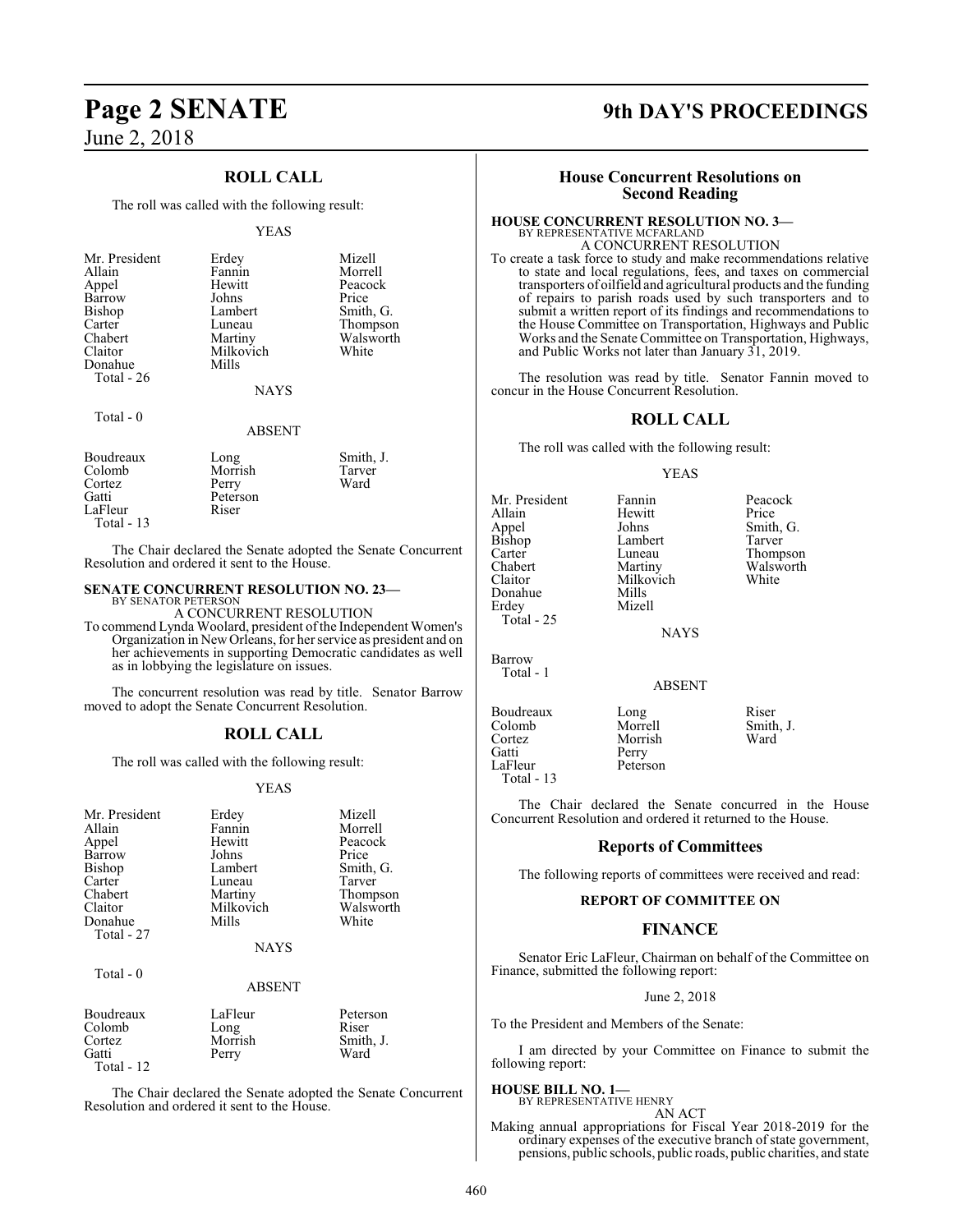# **9th DAY'S PROCEEDINGS Page 3 SENATE**

# June 2, 2018

institutions and providing with respect to the expenditure of said appropriations.

Reported with amendments.

#### **HOUSE BILL NO. 29—** BY REPRESENTATIVE HENRY

AN ACT

To appropriate funds and to make certain reductions from certain sources to be allocated to designated agencies and purposes in specific amounts for the making of supplemental appropriations and reductions for said agencies and purposes for Fiscal Year 2017-2018; to provide for an effective date; and to provide for related matters.

Reported with amendments.

#### **HOUSE BILL NO. 33—**

BY REPRESENTATIVE HENRY

AN ACT To appropriate funds for Fiscal Year 2018-2019 to make supplemental appropriations to defray the expenses of the legislature, including the House of Representatives and the Senate, the Legislative Auditor, the Legislative Fiscal Office, the Legislative Budgetary Control Council, and the Louisiana State Law Institute; to provide for an effective date; and to provide for related matters.

Reported favorably.

#### **HOUSE BILL NO. 34—** BY REPRESENTATIVE HENRY

AN ACT

To appropriate funds for Fiscal Year 2018-2019 to make supplemental appropriations to defray the expenses of the Louisiana Judiciary; to provide for an effective date; and to provide for related matters.

Reported favorably.

Respectfully submitted, ERIC LAFLEUR Chairman

#### **House Bills and Joint Resolutions on Second Reading Just Reported by Committees**

Senator LaFleur asked for and obtained a suspension of the rules to take up House Bills and Joint Resolutions just reported by Committees.

#### **HOUSE BILL NO. 1—**

BY REPRESENTATIVE HENRY AN ACT

Making annual appropriations for Fiscal Year 2018-2019 for the ordinary expenses of the executive branch of state government, pensions, public schools, public roads, public charities, and state institutions and providing with respect to the expenditure ofsaid appropriations.

Reported with amendments by the Committee on Finance.

#### **SENATE COMMITTEE AMENDMENTS**

Amendments proposed by Senate Committee on Finance to Reengrossed House Bill No. 1 by Representative Henry

AMENDMENT NO. 1 On page 17, delete lines 33 through 35

AMENDMENT NO. 2 On page 33, delete lines 39 through 42

#### AMENDMENT NO. 3

On page 42, line 23, delete "three (3)" and insert "seven (7)"

AMENDMENT NO. 4

On page 42, line 24, delete "\$679,833" and insert "\$1,374,933"

### AMEN<u>DMENT NO. 5</u>

On page 78, delete lines 45 through 50, and insert the following:

"In the event that budget reductions are necessary, the secretary shall first study the advantages of making administrative or programmatic changes in other areas of the department's budget to generate an equivalent amount of projected savings prior to implementing any reductions or eliminations in the budget for Schedule 09-306 Medical Vendor Payments to the following programs, provider groups, or services: the rebasing of nursing home reimbursement rates; pediatric day healthcare centers; ambulatory surgical centers; alcohol and drug residential and outpatient treatment services; the Disproportionate Share Hospital Low Income Needy Care Collaborative Agreements program; the Provisional Medicaid Program; and the Medically Needy Spenddown program."

#### AMENDMENT NO. 6

On page 86, delete lines 39 through 46, and insert the following:

| "EXPENDITURES:<br>Payments to Private Providers Program                         | \$205,242,774                   |
|---------------------------------------------------------------------------------|---------------------------------|
| TOTAL EXPENDITURES                                                              | \$205,242,774                   |
| <b>MEANS OF FINANCE:</b><br>State General Fund (Direct)<br><b>Federal Funds</b> | \$ 65,534,971<br>\$ 139,707,803 |
| TOTAL MEANS OF FINANCING                                                        |                                 |

#### 205,242,774

The commissioner of administration is hereby authorized and directed to adjust the means of financing for this agency by reducing the appropriation out of the State General Fund (Direct) by \$23,984,126 and the State General Fund by Statutory Dedications out of the Medicaid Trust Fund for the Elderly by \$1,733,908 for the Payments to Private Providers Program.

| <b>EXPENDITURES:</b><br>Payments to Private Providers Program                                                                                              | \$385,815,166            |
|------------------------------------------------------------------------------------------------------------------------------------------------------------|--------------------------|
| <b>TOTAL EXPENDITURES</b>                                                                                                                                  | <u>\$385,815,166</u>     |
| <b>MEANS OF FINANCE:</b><br>State General Fund by<br>Fees and Self-generated Revenues<br>Statutory Dedications:<br>Louisiana Medical Assistance Trust Fund | 74,276,902               |
| Federal Funds                                                                                                                                              | 9,704,696<br>301,833,568 |

#### TOTAL MEANS OF FINANCING

\$ 385,815,166

Provided, however, that of the total appropriated herein out of the State General Fund (Direct) for the Payments to Private Providers Program, the amount of \$50,000 shall be allocated for payment to the Teche Action Clinic for the Health Primary Care Pilot Program.

Provided, however, upon review of the provision of services at intermediate care facilities for the developmentally disabled and the anticipated expenditures for Fiscal Year 2018-2019 in the Medical Vendor Payments budget, the secretary may rebase the reimbursement rates for these facilities to ensure access to quality services as practicable within the total amount appropriated herein for Medical Vendor Payments."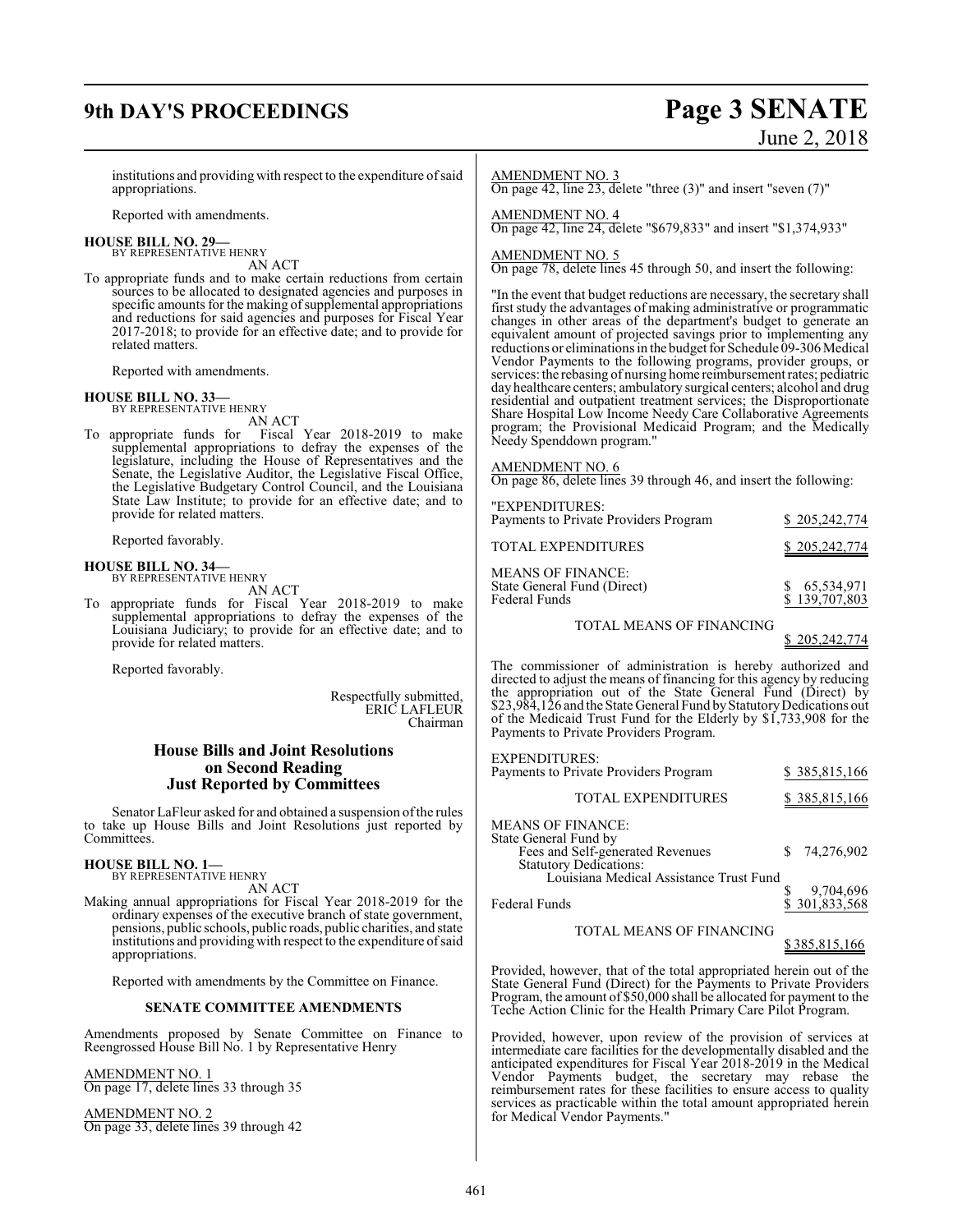# **Page 4 SENATE 9th DAY'S PROCEEDINGS**

June 2, 2018

| <b>AMENDMENT NO. 7</b><br>On page 106, between lines 10 and 11, insert the following:<br>"Payable out of the State General Fund"<br>by Fees and Self-generated Revenues to the<br>Tax Collection Program for salaries and<br>related benefits, including twenty-two (22)<br>authorized positions<br>\$<br>1,735,104"<br><b>AMENDMENT NO. 8</b><br>On page 123, between lines 34 and 35, insert the following:<br>"Payable out of the State General Fund"<br>by Statutory Dedications from the<br>Higher Education Initiatives Fund to | Office of the Lieutenant Governor<br>Department of Agriculture and Forestry<br>Department of Economic Development<br>Department of Culture, Recreation and<br>Tourism<br>Department of Public Safety and Correc<br>Correction Services<br><b>Youth Services</b><br>Department of Natural Resources<br>Louisiana Workforce Commission<br>Department of Civil Service<br>Special Schools and Commissions<br>Department of Education<br>Other Requirements |
|---------------------------------------------------------------------------------------------------------------------------------------------------------------------------------------------------------------------------------------------------------------------------------------------------------------------------------------------------------------------------------------------------------------------------------------------------------------------------------------------------------------------------------------|---------------------------------------------------------------------------------------------------------------------------------------------------------------------------------------------------------------------------------------------------------------------------------------------------------------------------------------------------------------------------------------------------------------------------------------------------------|
| the Louisiana Office of Student Financial<br>Assistance Program for the GO-Youth<br>\$<br>200,000"<br>Challenge Program                                                                                                                                                                                                                                                                                                                                                                                                               | <b>SCHEDULE 01</b><br><b>EXECUTIVE DEPARTM</b>                                                                                                                                                                                                                                                                                                                                                                                                          |
| AMENDMENT NO. 9                                                                                                                                                                                                                                                                                                                                                                                                                                                                                                                       | Payable out of the State General Fund (Direc                                                                                                                                                                                                                                                                                                                                                                                                            |
| On page 123, line 38, delete "\$177,729,539"<br>and insert<br>$"\$14\overline{8},2\overline{7}3,341"$                                                                                                                                                                                                                                                                                                                                                                                                                                 | to the Executive Department for restoration of<br>funding                                                                                                                                                                                                                                                                                                                                                                                               |
| AMENDMENT NO. 10<br>On page 123, delete lines 43 through 52                                                                                                                                                                                                                                                                                                                                                                                                                                                                           | 01-100<br><b>EXECUTIVE OFFICE</b>                                                                                                                                                                                                                                                                                                                                                                                                                       |
| AMENDMENT NO. 11<br>On page 124, delete lines 1 through 12                                                                                                                                                                                                                                                                                                                                                                                                                                                                            | Payable out of the State General Fund (Direo<br>to the Executive Office for restoration of<br>funding                                                                                                                                                                                                                                                                                                                                                   |
| AMENDMENT NO. 12<br>On page 124, between lines 12 and 13, insert the following:                                                                                                                                                                                                                                                                                                                                                                                                                                                       | <b>DIVISION OF ADMINISTRATI</b><br>01-107                                                                                                                                                                                                                                                                                                                                                                                                               |
| "Provided, however, that from the monies appropriated herein from<br>State General Fund (Direct), the amount of \$1,119,289 shall be                                                                                                                                                                                                                                                                                                                                                                                                  | Payable out of State General Fund (Direct)<br>to the Executive Administration Program for<br>LaGOV enterprise resource project                                                                                                                                                                                                                                                                                                                          |
| allocated to the Louisiana Poison Control Center at the Louisiana<br>State University Health Sciences Center -Shreveport. Provided,                                                                                                                                                                                                                                                                                                                                                                                                   | <b>SCHEDULE 03</b>                                                                                                                                                                                                                                                                                                                                                                                                                                      |
| further, that these monies shall not be included as a component of the<br>funds provided for the purposes as specified in the distribution of the<br>plan and formula as approved by the Board of Regents."                                                                                                                                                                                                                                                                                                                           | <b>DEPARTMENT OF VETERAN</b>                                                                                                                                                                                                                                                                                                                                                                                                                            |
| <b>AMENDMENT NO. 13</b><br>On page 125, between lines 11 and 12, insert the following:                                                                                                                                                                                                                                                                                                                                                                                                                                                | Payable out of the State General Fund (Direc<br>to the Department of Veterans Affairs for<br>restoration of funding                                                                                                                                                                                                                                                                                                                                     |
| "Provided, however, that from the monies appropriated herein from                                                                                                                                                                                                                                                                                                                                                                                                                                                                     | <b>SCHEDULE 04</b>                                                                                                                                                                                                                                                                                                                                                                                                                                      |
| State General Fund (Direct) to the Louisiana State University Board<br>of Supervisors and allocated to the Louisiana State University Health<br>Sciences Center - Shreveport, the amount of \$1,119,289 shall be                                                                                                                                                                                                                                                                                                                      | <b>ELECTED OFFICIAL</b>                                                                                                                                                                                                                                                                                                                                                                                                                                 |
| allocated to the Louisiana Poison Control Center and such allocation<br>shall not be reduced under any circumstance by the Louisiana State                                                                                                                                                                                                                                                                                                                                                                                            | <b>DEPARTMENT OF STA</b>                                                                                                                                                                                                                                                                                                                                                                                                                                |
| University Health Sciences Center - Shreveport."                                                                                                                                                                                                                                                                                                                                                                                                                                                                                      | 04-139<br><b>SECRETARY OF STATE</b>                                                                                                                                                                                                                                                                                                                                                                                                                     |
| <b>AMENDMENT NO. 14</b><br>On page 161, line 25, delete "\$1,000,000" and insert "\$1,200,000"                                                                                                                                                                                                                                                                                                                                                                                                                                        | Payable out of the State General Fund (Direc<br>to the Department of State for<br>restoration of funding                                                                                                                                                                                                                                                                                                                                                |
| <b>AMENDMENT NO. 15</b><br>On page 175, between lines 40 and 41, insert the following:                                                                                                                                                                                                                                                                                                                                                                                                                                                | <b>DEPARTMENT OF JUST</b>                                                                                                                                                                                                                                                                                                                                                                                                                               |
| "Section 19.A. Appropriations contained in this Section of this                                                                                                                                                                                                                                                                                                                                                                                                                                                                       | 04-141<br><b>OFFICE OF THE ATTORNEY</b>                                                                                                                                                                                                                                                                                                                                                                                                                 |
| Act shall become effective upon enactment of certain revenue<br>measures introduced in the 2018 Second Extraordinary Session of the<br>Legislature, and incorporated into the Fiscal Year 2018-2019 official<br>forecast of the Revenue Estimating Conference. To the extent                                                                                                                                                                                                                                                          | Payable out of the State General Fund (Direc<br>to the Department of Justice for<br>restoration of funding                                                                                                                                                                                                                                                                                                                                              |
| sufficient revenues are not enacted in the 2018 Second Extraordinary<br>Session of the Legislature to fully fund each appropriation contained                                                                                                                                                                                                                                                                                                                                                                                         | <b>OFFICE OF THE LIEUTENANT</b>                                                                                                                                                                                                                                                                                                                                                                                                                         |
| herein, the revenues recognized shall be distributed on a pro rata<br>basis.                                                                                                                                                                                                                                                                                                                                                                                                                                                          | <b>LIEUTENANT GOVERNOR</b><br>$04 - 146$                                                                                                                                                                                                                                                                                                                                                                                                                |
| B. The commissioner of administration is hereby authorized and<br>directed to reduce the appropriations out of the State General Fund<br>(Direct) contained in Section 19 by the following amounts:                                                                                                                                                                                                                                                                                                                                   | Payable out of the State General Fund (Direc<br>to the Office of the Lieutenant Governor for<br>restoration of funding                                                                                                                                                                                                                                                                                                                                  |
| <b>Executive Department</b><br>$(S\quad 5,646,088)$                                                                                                                                                                                                                                                                                                                                                                                                                                                                                   |                                                                                                                                                                                                                                                                                                                                                                                                                                                         |

 $\mathbf{I}$ 

Department of Veterans Affairs (\$ 249,963) Department of State (\$ 1,347,346) Department of Justice (\$ 748,067)

| Office of the Lieutenant Governor<br>Department of Agriculture and Forestry<br>Department of Economic Development<br>Department of Culture, Recreation and<br>Tourism<br>Department of Public Safety and Corrections<br><b>Correction Services</b><br><b>Youth Services</b><br>Department of Natural Resources<br>Louisiana Workforce Commission<br>Department of Civil Service<br>Special Schools and Commissions<br>Department of Education<br>Other Requirements | $($ \$ $($ \$<br>(\$<br>(\$ (\$ (\$ (\$ (\$ (\$ (\$ (\$ )\$ (\$ )\$ | 38,698)<br>669,665)<br>899,036)<br>1,399,731)<br>4,060,769)<br>4,577,124)<br>438,605)<br>372,401)<br>252,072)<br>2,032,768)<br>5,571,611)<br>4,806,148) |  |  |  |  |  |
|---------------------------------------------------------------------------------------------------------------------------------------------------------------------------------------------------------------------------------------------------------------------------------------------------------------------------------------------------------------------------------------------------------------------------------------------------------------------|---------------------------------------------------------------------|---------------------------------------------------------------------------------------------------------------------------------------------------------|--|--|--|--|--|
| <b>SCHEDULE 01</b>                                                                                                                                                                                                                                                                                                                                                                                                                                                  |                                                                     |                                                                                                                                                         |  |  |  |  |  |
| <b>EXECUTIVE DEPARTMENT</b>                                                                                                                                                                                                                                                                                                                                                                                                                                         |                                                                     |                                                                                                                                                         |  |  |  |  |  |
| Payable out of the State General Fund (Direct)<br>to the Executive Department for restoration of<br>funding                                                                                                                                                                                                                                                                                                                                                         | \$                                                                  | 27,175,091                                                                                                                                              |  |  |  |  |  |
| <b>EXECUTIVE OFFICE</b><br>01-100                                                                                                                                                                                                                                                                                                                                                                                                                                   |                                                                     |                                                                                                                                                         |  |  |  |  |  |
| Payable out of the State General Fund (Direct)<br>to the Executive Office for restoration of<br>funding                                                                                                                                                                                                                                                                                                                                                             | \$                                                                  | 342,000                                                                                                                                                 |  |  |  |  |  |
| <b>DIVISION OF ADMINISTRATION</b><br>01-107                                                                                                                                                                                                                                                                                                                                                                                                                         |                                                                     |                                                                                                                                                         |  |  |  |  |  |
| Payable out of State General Fund (Direct)<br>to the Executive Administration Program for<br>LaGOV enterprise resource project                                                                                                                                                                                                                                                                                                                                      | \$                                                                  | 8,557,000                                                                                                                                               |  |  |  |  |  |
| <b>SCHEDULE 03</b>                                                                                                                                                                                                                                                                                                                                                                                                                                                  |                                                                     |                                                                                                                                                         |  |  |  |  |  |
| <b>DEPARTMENT OF VETERANS AFFAIRS</b>                                                                                                                                                                                                                                                                                                                                                                                                                               |                                                                     |                                                                                                                                                         |  |  |  |  |  |

#### **DEPARTMENT OF VETERANS AFFAIRS**

Fund (Direct) fairs for  $\frac{\$}{1,203,093}$ 

#### **SCHEDULE 04**

#### **OFFICIALS**

#### **NT OF STATE**

#### **04 TE**

restoration of funding \$ 6,484,890

#### **T OF JUSTICE**

#### **04-141 OFFICE OF THE ATTORNEY GENERAL**

Fund (Direct)

## $$3,600,506$

### **JTENANT GOVERNOR**

#### **ERNOR**

Fund (Direct)  $\overrightarrow{C}$  overnor for

restoration of funding \$ 186,259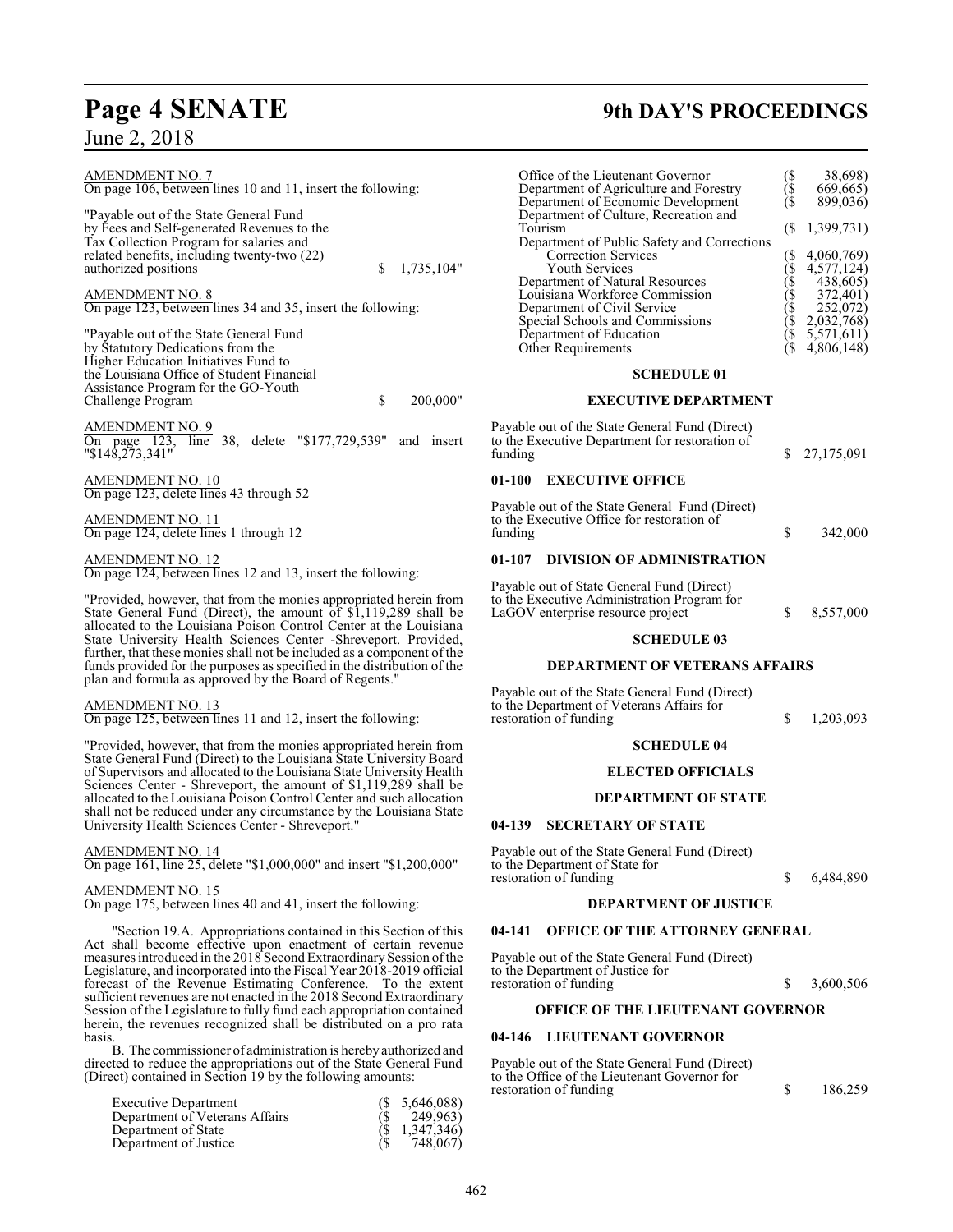# **9th DAY'S PROCEEDINGS Page 5 SENATE**

# June 2, 2018

|           | DEPARTMENT OF AGRICULTURE AND FORESTRY                                                                                                                                                     |    |            | Payable out of the State General Fund (Direct)                                                                                                                                                                                           |    |                   |
|-----------|--------------------------------------------------------------------------------------------------------------------------------------------------------------------------------------------|----|------------|------------------------------------------------------------------------------------------------------------------------------------------------------------------------------------------------------------------------------------------|----|-------------------|
| 04-160    | <b>AGRICULTURE AND FORESTRY</b>                                                                                                                                                            |    |            | to the Administration Program for major repairs<br>at Bridge City Center for Youth, Swanson Center<br>for Youth, and Columbia Center for Youth                                                                                           | \$ | 800,000           |
|           | Payable out of the State General Fund (Direct)<br>to the Department of Agriculture and Forestry<br>for restoration of funding                                                              | \$ | 3,223,154  | Payable out of the State General Fund (Direct)<br>to the Central/Southwest Region Program for<br>operating expenses of the Acadiana Center                                                                                               |    |                   |
|           | <b>SCHEDULE 05</b>                                                                                                                                                                         |    |            | for Youth                                                                                                                                                                                                                                | \$ | 12,000,000        |
|           | DEPARTMENT OF ECONOMIC DEVELOPMENT                                                                                                                                                         |    |            | <b>EXPENDITURES:</b><br>North Region Program                                                                                                                                                                                             |    |                   |
|           | Payable out of the State General Fund (Direct)<br>to the Department of Economic Development<br>for restoration of funding                                                                  | \$ | 4,327,135  | <b>Authorized Positions</b><br>Discretionary Expenditures                                                                                                                                                                                | \$ | (28)<br>2,443,830 |
|           | <b>SCHEDULE 06</b>                                                                                                                                                                         |    |            | Central/Southwest Region Program<br><b>Authorized Positions</b>                                                                                                                                                                          |    | (43)              |
|           | DEPARTMENT OF CULTURE, RECREATION AND                                                                                                                                                      |    |            | Discretionary Expenditures                                                                                                                                                                                                               | \$ | 4,202,900         |
| 06-261    | <b>TOURISM</b><br><b>OFFICE OF THE SECRETARY</b>                                                                                                                                           |    |            | Southeast Region Program<br>Authorized Positions<br>Discretionary Expenditures                                                                                                                                                           | \$ | (43)<br>4,087,150 |
|           | Payable out of the State General Fund (Direct)<br>to the Department of Culture, Recreation and                                                                                             |    |            | <b>Contract Services Program</b><br>Discretionary Expenditures                                                                                                                                                                           |    | 16,120            |
|           | Tourism for restoration of funding                                                                                                                                                         | \$ | 6,737,022  | TOTAL EXPENDITURES                                                                                                                                                                                                                       |    | 10,750,000        |
|           | Payable out of the State General Fund (Direct)<br>to the Department of Culture, Recreation and<br>Tourism, Office of the Secretary for expenses                                            | \$ | 1,650,000  | <b>MEANS OF FINANCE</b><br>State General Fund (Direct)                                                                                                                                                                                   |    | 10,750,000        |
|           | <b>SCHEDULE 08</b>                                                                                                                                                                         |    |            | TOTAL MEANS OF FINANCING                                                                                                                                                                                                                 |    |                   |
|           | DEPARTMENT OF PUBLIC SAFETY AND CORRECTIONS                                                                                                                                                |    |            |                                                                                                                                                                                                                                          |    | 10,750,000        |
|           | <b>CORRECTIONS SERVICES</b>                                                                                                                                                                |    |            | <b>SCHEDULE 10</b>                                                                                                                                                                                                                       |    |                   |
|           |                                                                                                                                                                                            |    |            | DEPARTMENT OF CHILDREN AND FAMILY SERVICES                                                                                                                                                                                               |    |                   |
|           | Payable out of the State General Fund (Direct)<br>to the Department of Public Safety and<br>Corrections - Corrections Services for<br>restoration of funding                               | S  | 19,544,822 | Payable out of the State General Fund (Direct)<br>to the Department of Children and Family<br>Services for restoration of funding                                                                                                        | \$ | 34,712,518        |
| 08-400    | <b>CORRECTIONS - ADMINISTRATION</b>                                                                                                                                                        |    |            | 10-360 OFFICE OF CHILDREN AND FAMILY SERVICES                                                                                                                                                                                            |    |                   |
| pay raise | Payable out of the State General Fund (Direct)<br>to the Administration Program for restoration<br>of personal services expenses, replacement<br>acquisitions and major repairs, and a CSO | \$ | 21,690,000 | Payable out of the State General Fund (Direct)<br>to the Division of Child Welfare for youth<br>aging out of Foster Care, in the event that<br>Senate Bill No. 129 of the 2018 Regular Session<br>of the Legislature is enacted into law | \$ | 1,000,000         |
| 08-407    | WINN CORRECTIONAL CENTER                                                                                                                                                                   |    |            | <b>SCHEDULE 11</b>                                                                                                                                                                                                                       |    |                   |
|           | Payable out of the State General Fund (Direct)<br>to the Purchase of Correctional Services Program                                                                                         |    |            | DEPARTMENT OF NATURAL RESOURCES                                                                                                                                                                                                          |    |                   |
|           | for restoration of funding                                                                                                                                                                 | \$ | 2,740,000  | Payable out of the State General Fund (Direct)<br>to the Department of Natural Resources                                                                                                                                                 |    |                   |
|           | 08-408 ALLEN CORRECTIONAL CENTER                                                                                                                                                           |    |            | for restoration of funding                                                                                                                                                                                                               | \$ | 2,111,043         |
|           | Payable out of the State General Fund (Direct)<br>to the Purchase of Correctional Services Program<br>for replacement acquisitions and major repairs                                       | \$ | 1,022,000  | <b>SCHEDULE 14</b><br><b>LOUISIANA WORKFORCE COMMISSION</b>                                                                                                                                                                              |    |                   |
|           | <b>YOUTH SERVICES</b>                                                                                                                                                                      |    |            | Payable out of the State General Fund (Direct)<br>to the Louisiana Workforce Commission for                                                                                                                                              |    |                   |
|           | Payable out of the State General Fund (Direct)<br>to the Department of Public Safety and<br>Corrections - Youth Services for                                                               |    |            | restoration of funding<br><b>SCHEDULE 17</b>                                                                                                                                                                                             | \$ | 1,792,398         |
|           | restoration of funding                                                                                                                                                                     | S  | 22,030,081 | <b>DEPARTMENT OF CIVIL SERVICE</b>                                                                                                                                                                                                       |    |                   |
| 08-403    | <b>OFFICE OF JUVENILE JUSTICE</b><br>Payable out of the State General Fund (Direct)<br>to the Administration Program for costs                                                             |    |            | Payable out of the State General Fund (Direct)<br>to the Department of Civil Service for<br>restoration of funding                                                                                                                       | S  | 1,213,245         |

 $\mathbf{I}$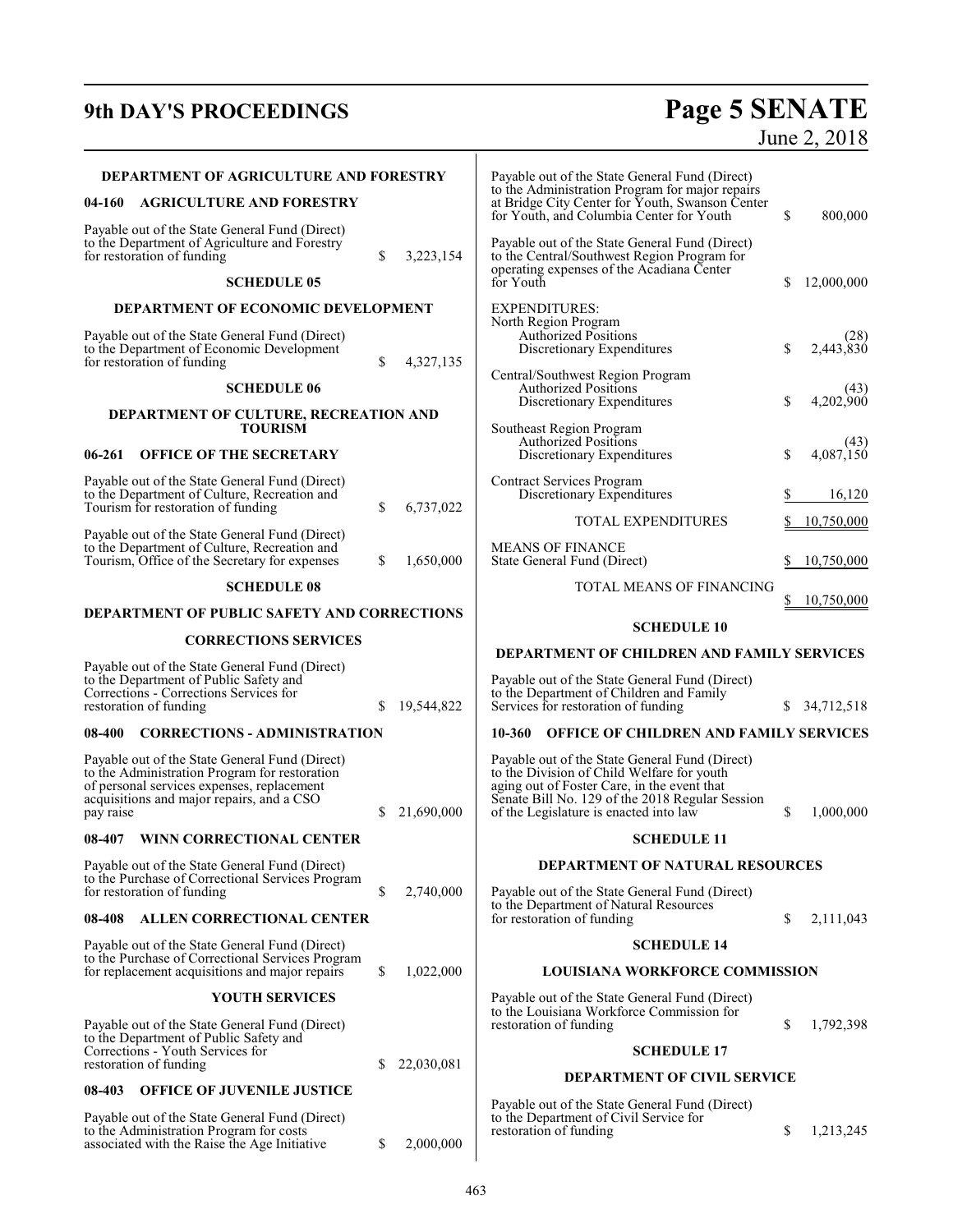# **Page 6 SENATE 9th DAY'S PROCEEDINGS**

June 2, 2018

| <b>SCHEDULE 19</b>                                                                                                                                                                                                          |    |              | Payable out of the State General Fund (Direct)<br>to the Local Housing of Adult Offenders Program                                                                                                                                                                                                                                                            |
|-----------------------------------------------------------------------------------------------------------------------------------------------------------------------------------------------------------------------------|----|--------------|--------------------------------------------------------------------------------------------------------------------------------------------------------------------------------------------------------------------------------------------------------------------------------------------------------------------------------------------------------------|
| <b>HIGHER EDUCATION</b>                                                                                                                                                                                                     |    |              | 29,136,125<br>S.                                                                                                                                                                                                                                                                                                                                             |
| Payable out of the State General Fund (Direct)<br>to Higher Education for restoration of funding                                                                                                                            | S. | 70,379,221   | 20-906<br>DISTRICT ATTORNEYS AND ASSISTANT<br><b>DISTRICT ATTORNEYS</b>                                                                                                                                                                                                                                                                                      |
| <b>BOARD OF REGENTS</b><br>19-671                                                                                                                                                                                           |    |              | Payable out of the State General Fund (Direct)                                                                                                                                                                                                                                                                                                               |
| Payable out of State General Fund (Direct)<br>to the Board of Regents for public institutions<br>of higher education                                                                                                        | S  | 25,680,922   | to the District Attorneys and Assistant District<br>Attorneys Program for salary payments for<br>assistant district attorneys and crime victim<br>coordinators as provided for in statute<br>25,809,713                                                                                                                                                      |
| Payable out of the State General Fund (Direct)<br>for the Office of Student Financial Assistance<br>Program for the Taylor Opportunity Program                                                                              |    |              | SUPPLEMENTAL PAYMENTS TO LAW<br>20-966<br><b>ENFORCEMENT PERSONNEL</b>                                                                                                                                                                                                                                                                                       |
| for Students (TOPS)                                                                                                                                                                                                         | S  | 88, 368, 592 | Payable out of the State General Fund (Direct)<br>to the Constables and Justices of the Peace                                                                                                                                                                                                                                                                |
| <b>SOUTHERN UNIVERSITY BOARD OF</b><br>19-615<br><b>SUPERVISORS</b>                                                                                                                                                         |    |              | Supplemental Payments Program for additional<br>\$<br>980,000"<br>compensation as provided for in statute                                                                                                                                                                                                                                                    |
| Payable out of the State General Fund (Direct)<br>to the Southern University Board of Supervisors<br>to facilitate and complete accreditation                                                                               | \$ | 3,200,000    | <b>AMENDMENT NO. 16</b><br>On page 175, at the beginning of line 42, delete "Section 19." and<br>insert "Section 20."                                                                                                                                                                                                                                        |
| <b>SPECIAL SCHOOLS AND COMMISSIONS</b>                                                                                                                                                                                      |    |              | <b>AMENDMENT NO. 17</b><br>On page 175, line 42, delete "Section 18" and insert "Sections 18 and                                                                                                                                                                                                                                                             |
| Payable out of the State General Fund (Direct)                                                                                                                                                                              |    |              | 19"                                                                                                                                                                                                                                                                                                                                                          |
| to Special Schools and Commissions for<br>restoration of funding<br><b>DEPARTMENT OF EDUCATION</b>                                                                                                                          | \$ | 9,783,880    | <b>AMENDMENT NO. 18</b><br>On page 187, line 27, delete "Section 20." and insert "Section 21."                                                                                                                                                                                                                                                               |
|                                                                                                                                                                                                                             |    |              | On motion of Senator LaFleur, the committee amendment was                                                                                                                                                                                                                                                                                                    |
| Payable out of the State General Fund (Direct)<br>to the Department of Education for restoration<br>of funding                                                                                                              | S  | 26,816,627   | adopted. The amended bill was read by title and referred to the<br>Legislative Bureau.                                                                                                                                                                                                                                                                       |
| <b>SUBGRANTEE ASSISTANCE</b><br>19-681                                                                                                                                                                                      |    |              | <b>HOUSE BILL NO. 29-</b><br>BY REPRESENTATIVE HENRY<br>AN ACT                                                                                                                                                                                                                                                                                               |
| Payable out of the State General Fund (Direct)<br>to Student - Centered Goals Program for the<br><b>Student Scholarships For Educational</b><br><b>Excellence Program</b><br>Payable out of the State General Fund (Direct) | \$ | 2,100,000    | To appropriate funds and to make certain reductions from certain<br>sources to be allocated to designated agencies and purposes in<br>specific amounts for the making of supplemental appropriations<br>and reductions for said agencies and purposes for Fiscal Year<br>2017-2018; to provide for an effective date; and to provide for<br>related matters. |
| to the Student-Centered Goals Program for the<br>Child Care Assistance Program                                                                                                                                              | S  | 10,000,000   | Reported with amendments by the Committee on Finance.                                                                                                                                                                                                                                                                                                        |
| NONPUBLIC EDUCATIONAL ASSISTANCE<br>19-697                                                                                                                                                                                  |    |              | <b>SENATE COMMITTEE AMENDMENTS</b>                                                                                                                                                                                                                                                                                                                           |
| Payable out of the State General Fund (Direct)<br>to the Required Services Program                                                                                                                                          | \$ | 8,357,204    | Amendments proposed by Senate Committee on Finance to<br>Engrossed House Bill No. 29 by Representative Henry                                                                                                                                                                                                                                                 |
| Payable out of the State General Fund (Direct)<br>to the School Lunch Salary Supplement Program                                                                                                                             | \$ | 7,002,614    | AMENDMENT NO. 1<br>On page 1, between lines 6 and 7, insert the following:<br>"Section 1. The following sums are hereby appropriated from                                                                                                                                                                                                                    |
| <b>SCHEDULE 20</b>                                                                                                                                                                                                          |    |              | the sources specified for the purpose of making supplemental<br>appropriations for Fiscal Year 2017-2018.                                                                                                                                                                                                                                                    |
| <b>OTHER REQUIREMENTS</b>                                                                                                                                                                                                   |    |              | <b>EXECUTIVE DEPARTMENT</b>                                                                                                                                                                                                                                                                                                                                  |
| Payable out of the State General Fund (Direct)<br>to Other Requirements for restoration of funding                                                                                                                          | S. | 23, 132, 392 | <b>LOUISIANA PUBLIC DEFENDER BOARD</b><br>01-116                                                                                                                                                                                                                                                                                                             |
| 20-451 LOCAL HOUSING OF STATE ADULT OFFENDERS                                                                                                                                                                               |    |              | Payable out of the State General Fund by                                                                                                                                                                                                                                                                                                                     |
| Payable out of the State General Fund (Direct)<br>to the Local Housing of Adult Offenders<br>Program for parole holds                                                                                                       | S  | 10,000,000   | Statutory Dedications out of the DNA Testing<br>Post-Conviction Relief for Indigents Fund for<br>DNA testing of individuals convicted of a felony<br>\$<br>per court orders<br>15,408                                                                                                                                                                        |
| Payable out of the State General Fund (Direct)<br>to the Transitional Work Program                                                                                                                                          | \$ | 4,976,775    | Section 2. The appropriation contained in Section 1 of the Act<br>which originated as House Bill No. 874 of the 2018 Regular Session<br>of the Legislature is hereby amended and reenacted as follows:                                                                                                                                                       |
|                                                                                                                                                                                                                             |    |              | "On page 11, delete lines 1 through 3 and on page 14, between                                                                                                                                                                                                                                                                                                |

lines 28 and 29, insert the following: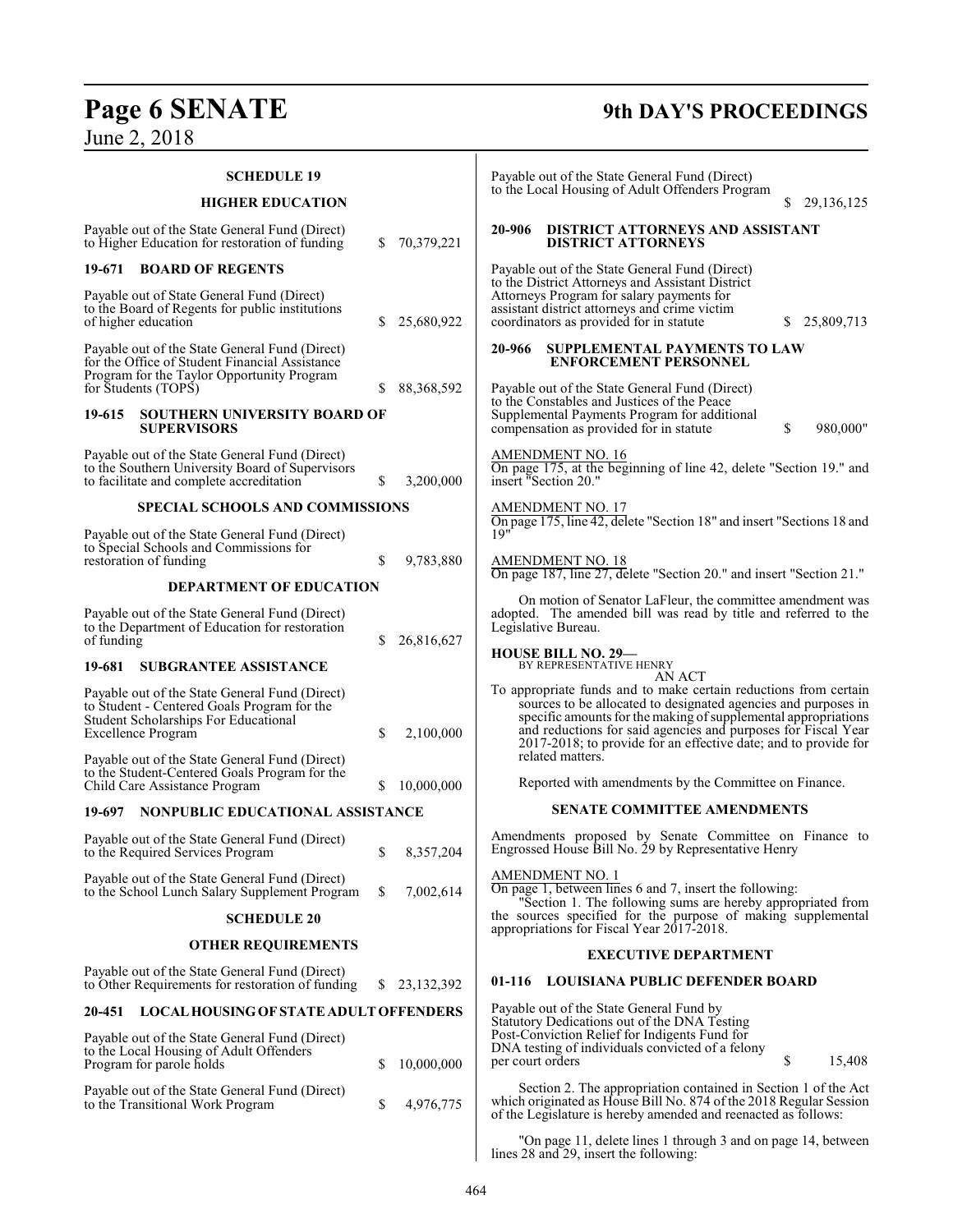# **9th DAY'S PROCEEDINGS Page 7 SENATE**

# June 2, 2018

The state treasurer is hereby authorized and directed to transfer monies from the State General Fund (Direct) in the amount of \$200,000 into the Higher Education Initiatives Fund.""

#### AMENDMENT NO. 2

On page 1, line 7, delete "Section 1." and insert "Section 3."

#### AMENDMENT NO. 3

On page 1, line 14 delete "Section 2." and insert "Section 4."

On motion of Senator LaFleur, the committee amendment was adopted. The amended bill was read by title and referred to the Legislative Bureau.

#### **HOUSE BILL NO. 33—**

BY REPRESENTATIVE HENRY AN ACT

To appropriate funds for Fiscal Year 2018-2019 to make supplemental appropriations to defray the expenses of the legislature, including the House of Representatives and the Senate, the Legislative Auditor, the Legislative Fiscal Office, the Legislative Budgetary Control Council, and the Louisiana State Law Institute; to provide for an effective date; and to provide for related matters.

Reported favorably by the Committee on Finance. The bill was read by title and referred to the Legislative Bureau.

#### **HOUSE BILL NO. 34—** BY REPRESENTATIVE HENRY

AN ACT

To appropriate funds for Fiscal Year 2018-2019 to make supplemental appropriations to defray the expenses of the Louisiana Judiciary; to provide for an effective date; and to provide for related matters.

Reported favorably by the Committee on Finance. The bill was read by title and referred to the Legislative Bureau.

#### **Privileged Report of the Legislative Bureau**

#### June 2, 2018

To the President and Members of the Senate:

I am directed by your Legislative Bureau to submit the following report:

The following instruments are approved as to construction and duplication.

#### **HOUSE BILL NO. 1—** BY REPRESENTATIVE HENRY

AN ACT

Making annual appropriations for Fiscal Year 2018-2019 for the ordinary expenses of the executive branch of state government, pensions, public schools, public roads, public charities, and state institutions and providing with respect to the expenditure ofsaid appropriations.

Reported without amendments.

# **HOUSE BILL NO. 29—** BY REPRESENTATIVE HENRY

AN ACT

To appropriate funds and to make certain reductions from certain sources to be allocated to designated agencies and purposes in specific amounts for the making of supplemental appropriations and reductions for said agencies and purposes for Fiscal Year 2017-2018; to provide for an effective date; and to provide for related matters.

Reported without amendments.

#### **HOUSE BILL NO. 33—**

BY REPRESENTATIVE HENRY AN ACT

To appropriate funds for Fiscal Year 2018-2019 to make supplemental appropriations to defray the expenses of the legislature, including the House of Representatives and the Senate, the Legislative Auditor, the Legislative Fiscal Office, the Legislative Budgetary Control Council, and the Louisiana State Law Institute; to provide for an effective date; and to provide for related matters.

Reported without amendments.

#### **HOUSE BILL NO. 34—** BY REPRESENTATIVE HENRY

AN ACT To appropriate funds for Fiscal Year 2018-2019 to make supplemental appropriations to defray the expenses of the Louisiana Judiciary; to provide for an effective date; and to provide for related matters.

Reported without amendments.

Respectfully submitted, DANIEL R. MARTINY Chairman

#### **Adoption of Legislative Bureau Report**

On motion of Senator Martiny, the Bills and Joint Resolutions were read by title and passed to a third reading.

#### **Privileged Report of the Committee on Senate and Governmental Affairs**

#### **ENROLLMENTS**

Senator Peterson, Chairman on behalf of the Committee on Senate and Governmental Affairs, submitted the following report:

June 2, 2018

To the President and Members of the Senate:

I am directed by your Committee on Senate and Governmental Affairs to submit the following report:

The following Senate Concurrent Resolution has been properly enrolled:

**SENATE CONCURRENT RESOLUTION NO. 19—** BY SENATORS MORRISH AND WALSWORTH AND REPRESENTATIVE NANCY LANDRY

A CONCURRENT RESOLUTION

To commend Scott M. Richard for his service to the Louisiana School Board Association.

> Respectfully submitted, KAREN CARTER PETERSON Chairman

The foregoing Senate Concurrent Resolution was signed by the President of the Senate.

#### **ATTENDANCE ROLL CALL**

#### PRESENT

Allain Fannin Morrell Barrow Johns<br>Bishop LaFleur Bishop LaFleur Smith, G.<br>Carter Lambert Tarver

Mr. President Erdey Mizell Hewitt Peacock<br>Johns Price Lambert